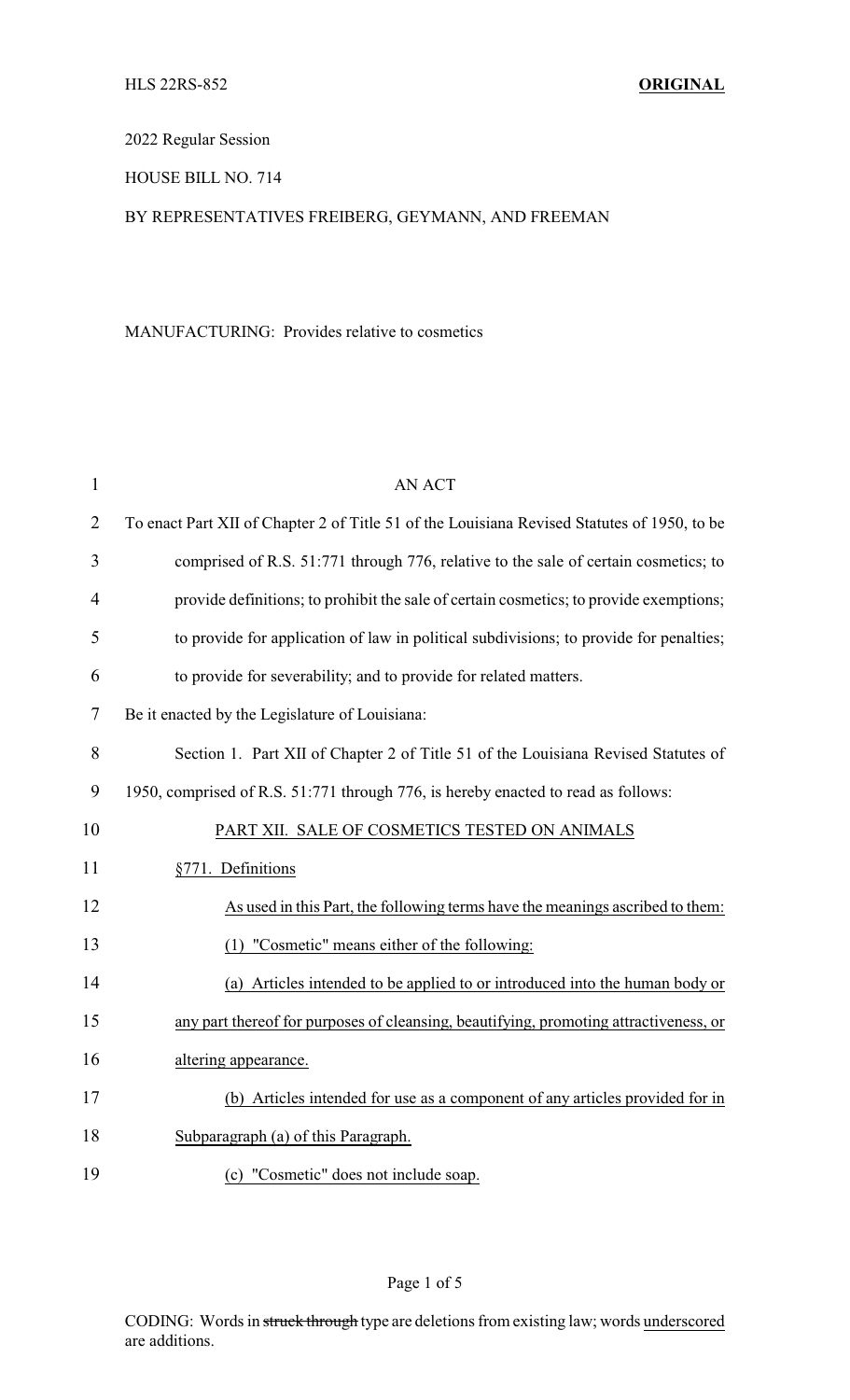| $\mathbf{1}$   | (2) "Cosmetic animal testing" means the internal or external application or            |  |  |
|----------------|----------------------------------------------------------------------------------------|--|--|
| $\overline{2}$ | exposure of any cosmetic product, cosmetic ingredient, or nonfunctional constituent    |  |  |
| 3              | to the skin, eyes, or any other body part, organ, or extremity of a live nonhuman      |  |  |
| 4              | vertebrate.                                                                            |  |  |
| 5              | (3) "Cosmetic ingredient" means any single chemical entity or mixture used             |  |  |
| 6              | as a component in the manufacture of a cosmetic product as defined in 21 CFR           |  |  |
| 7              | $700.3(e)$ on the date of enactment of this Part.                                      |  |  |
| 8              | (4) "Cosmetic product" means a finished and complete cosmetic.                         |  |  |
| 9              | "Manufacturer" means any entity required to specify conspicuously its<br>(5)           |  |  |
| 10             | name and place of business on the label of a cosmetic in package form pursuant to      |  |  |
| 11             | 21 CFR 701.12.                                                                         |  |  |
| 12             | (6) "Non-functional constituent" means any incidental ingredient as defined            |  |  |
| 13             | in 21 CFR 701.3(1) on the date of enactment of this Part.                              |  |  |
| 14             | "Supplier" means any entity that provides, whether directly or through                 |  |  |
| 15             | a third party, any cosmetic ingredient used by a manufacturer in the formulation of    |  |  |
| 16             | a cosmetic product.                                                                    |  |  |
| 17             | §772. Prohibition on the sale or offer for sale of certain cosmetics                   |  |  |
| 18             | Notwithstanding any provision of law to the contrary, it is unlawful for a             |  |  |
| 19             | manufacturer to sell or offer for sale in this state a cosmetic that utilized cosmetic |  |  |
| 20             | animal testing during the development or manufacture of the cosmetic, if the           |  |  |
| 21             | cosmetic animal testing was conducted by the manufacturer, any supplier of the         |  |  |
| 22             | manufacturer, or any person or business hired or contracted by the manufacturer.       |  |  |
| 23             | §773. Exemptions                                                                       |  |  |
| 24             | A. The provisions of this Part shall not apply to the following instances of           |  |  |
| 25             | cosmetic animal testing:                                                               |  |  |
| 26             | Cosmetic animal testing conducted outside of the United States as<br>(1)               |  |  |
| 27             | required by a foreign regulatory authority, provided that no evidence derived from     |  |  |
| 28             | the testing was relied upon to substantiate the safety of the cosmetic ingredient or   |  |  |
| 29             | cosmetic product being sold by the manufacturer in this state.                         |  |  |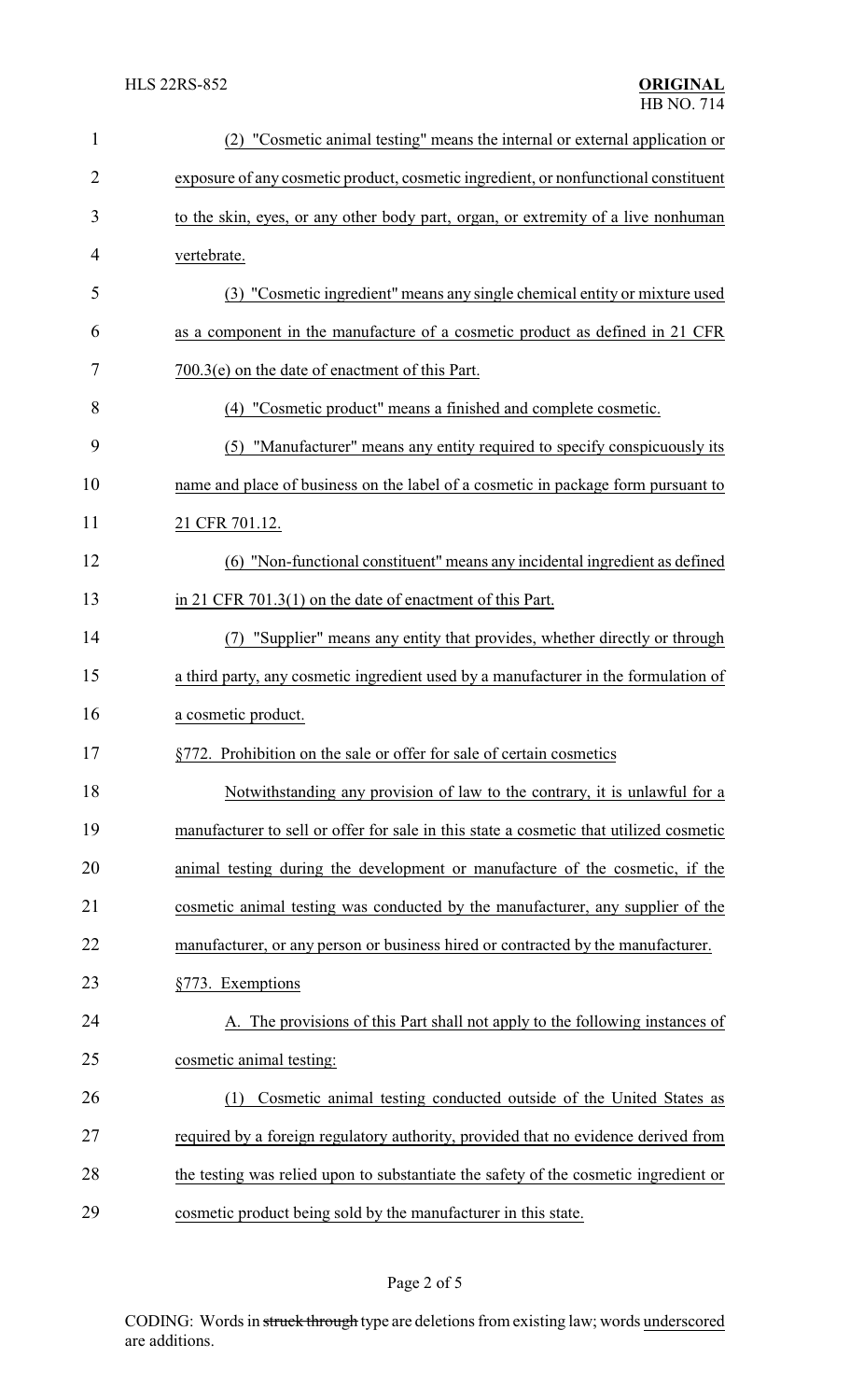| $\mathbf{1}$ | Cosmetic animal testing conducted for any cosmetic or cosmetic<br>(2)                 |  |  |
|--------------|---------------------------------------------------------------------------------------|--|--|
| 2            | ingredient subject to regulation under 21 USC 351 et seq.                             |  |  |
| 3            | (3) Cosmetic animal testing conducted for a cosmetic ingredient intended to           |  |  |
| 4            | be used in a product that is not a cosmetic product and conducted pursuant to a       |  |  |
| 5            | requirement of a federal, state, or foreign regulatory authority, provided that no    |  |  |
| 6            | evidence derived from the testing was relied upon to substantiate the safety of a     |  |  |
| 7            | cosmetic sold in this state by a cosmetics manufacturer, unless all of the following  |  |  |
| 8            | apply:                                                                                |  |  |
| 9            | (a) There is no non-animal alternative method or strategy recognized by any           |  |  |
| 10           | federal or state agency or the Organisation for Economic Co-operation and             |  |  |
| 11           | Development for the relevant safety endpoints for the cosmetic ingredient or          |  |  |
| 12           | non-functional constituent.                                                           |  |  |
| 13           | (b) There is documented evidence of the non-cosmetic intent of the test.              |  |  |
| 14           | (c) There is a history of use of the ingredient outside of cosmetics at least         |  |  |
| 15           | twelve months prior to reliance.                                                      |  |  |
| 16           | Cosmetic animal testing requested, required, or conducted by a federal<br>(4)         |  |  |
| 17           | or state regulatory authority if all of the following apply:                          |  |  |
| 18           | (a) There is no non-animal alternative method or strategy recognized by any           |  |  |
| 19           | federal or state agency or the Organisation for Economic Co-operation and             |  |  |
| 20           | Development for the relevant safety endpoints for the cosmetic ingredient or          |  |  |
| 21           | non-functional constituent.                                                           |  |  |
| 22           | The cosmetic ingredient or non-functional constituent poses a risk of<br>(b)          |  |  |
| 23           | causing a specific substantiated human health problem and the need to conduct         |  |  |
| 24           | cosmetics animal testing is justified and supported by a detailed research protocol   |  |  |
| 25           | proposed as the basis for the evaluation of the cosmetics ingredient on nonfunctional |  |  |
| 26           | constituent.                                                                          |  |  |
| 27           | (c) The cosmetic ingredient or non-functional constituent is in wide use and,         |  |  |
| 28           | in the case of a cosmetic ingredient, cannot be replaced by another cosmetic          |  |  |
| 29           | ingredient capable of performing a similar function.                                  |  |  |

## Page 3 of 5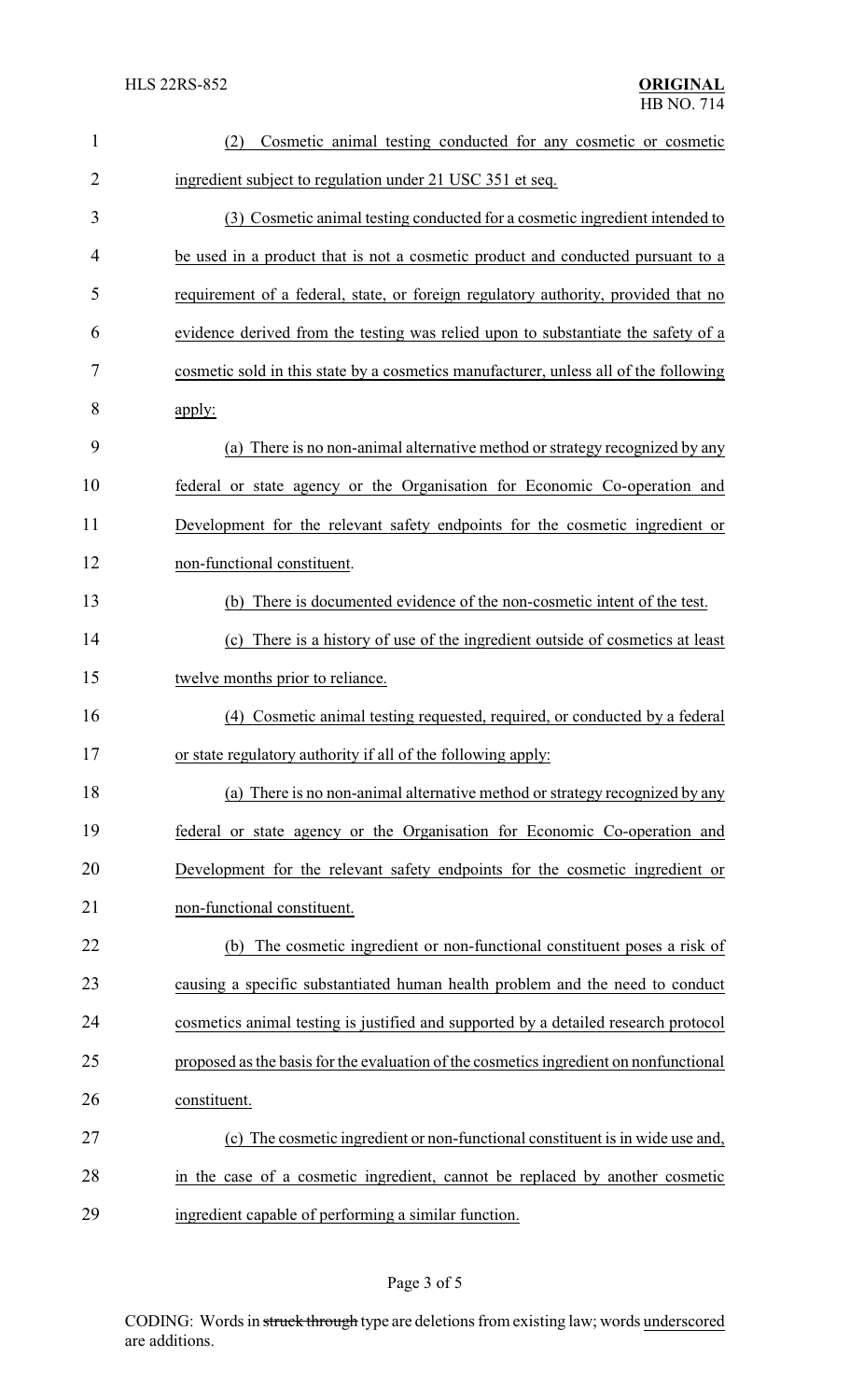| $\mathbf{1}$   | B. The provisions of this Part shall not apply to any of the following:                 |
|----------------|-----------------------------------------------------------------------------------------|
| $\overline{2}$ | (1) A cosmetic in its final form, which was tested on animals before the                |
| 3              | effective date of this Part, regardless of if the cosmetic is manufactured on or after  |
| 4              | the effective date of this Part.                                                        |
| 5              | An ingredient in a cosmetic, which was tested on animals before the<br>(2)              |
| 6              | effective date of this Part, even if the ingredient is manufactured on or after that    |
| 7              | effective date of this Part.                                                            |
| 8              | (3) A cosmetic manufacturer reviewing, assessing, or retaining evidence                 |
| 9              | from a cosmetic animal test.                                                            |
| 10             | §774. Political subdivisions; prohibition                                               |
| 11             | No parish or political subdivision of this state shall establish or continue any        |
| 12             | prohibition on or relating to cosmetic animal testing, as defined in this Part, that is |
| 13             | not identical to the prohibitions set forth in this Part.                               |
| 14             | §775. Penalties                                                                         |
| 15             | A manufacturer that sells or offers for sale a cosmetic in violation of this Part       |
| 16             | commits a civil violation punishable by a fine of not more than five thousand dollars   |
| 17             | for the first day of each violation and an additional fine of one thousand dollars for  |
| 18             | each day that each violation continues.                                                 |
| 19             | §776. Severability                                                                      |
| 20             | If any provision of this Part is held invalid, or if its application to any person      |
| 21             | or circumstance is held invalid, such invalidity does not affect other provisions or    |
| 22             | applications which can be given effect without the invalid provision or application.    |

## DIGEST

The digest printed below was prepared by House Legislative Services. It constitutes no part of the legislative instrument. The keyword, one-liner, abstract, and digest do not constitute part of the law or proof or indicia of legislative intent. [R.S. 1:13(B) and 24:177(E)]

| HB 714 Original | 2022 Regular Session | Freiberg |
|-----------------|----------------------|----------|
|-----------------|----------------------|----------|

**Abstract:** Prohibits a manufacturer from selling certain animal-tested cosmetics in this state.

Proposed law defines "cosmetic animal testing", "cosmetic", "cosmetic ingredient", "cosmetic product", "manufacturer", "non-functional constituent", and "supplier".